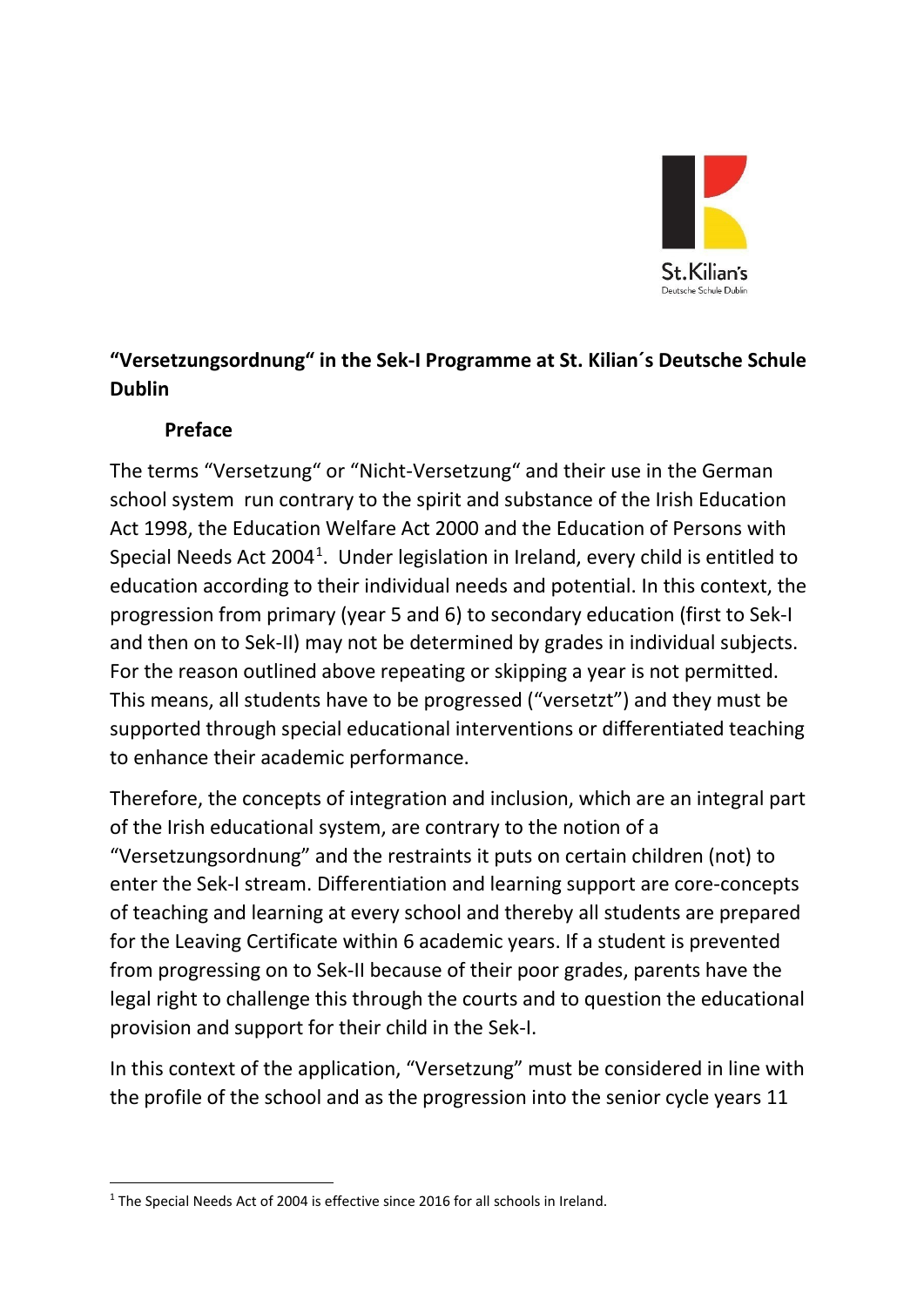and 12 and, therefore, into the English language curriculum leading to Leaving Certificate.

However, a grade "mangelhaft" in either of the subjects German or History in the Sek-I exams would automatically exclude a student from opting into the bilingual Leaving Certificate programme.

For the reasons outlined above, the following model of "Versetzung" is applicable for the Deutsche Schule Dublin:

#### **1. Range**

1.1. In a 12-year school system, Sek-I applies to years 5 to 10. Year 10 has a double function: it is the last year of Sek-I at the same time as it is the introduction into the years leading to "Abitur" at a German "Gymnasium". At St. Kilian´s Deutsche Schule Dublin year 10 is also used as an introduction to the bilingual leaving certificate.

1.2. Years 5 and 6 are organized as an orientation period. They end with a "Versetzungskonferenz" respectively.

1.3. The integrated teaching of students at "Realschule"-level in all years makes it necessary to differentiate teaching and tasks in class and also have a separate grading scale when it comes to written tests. Students attending "Realschule" will be registered for a "Realschulabschluss" at the end of Sek-I.

1.4. The reports for years 7 to 10 should indicate "Realschule" or "Gymnasium".

## **2. Overall principles**

2.1. The "Versetzung" or "Nicht-Versetzung" of a student is a pedagogical measurement. Its aim is to maintain the personal learning progress and the academic career of the individual student in accordance with the targets set for the year group as stated in the curriculum. The decision about "Versetzung" has to ensure the learning progress in the next academic year, both for the individual student and the teaching group.

"Versetzung auf Probe" contradicts this principle and can only be granted as a qualified exception. After a 3-month period the "Klassenkonferenz" (a conference held by Sek-I teachers teaching this student) decides about the level.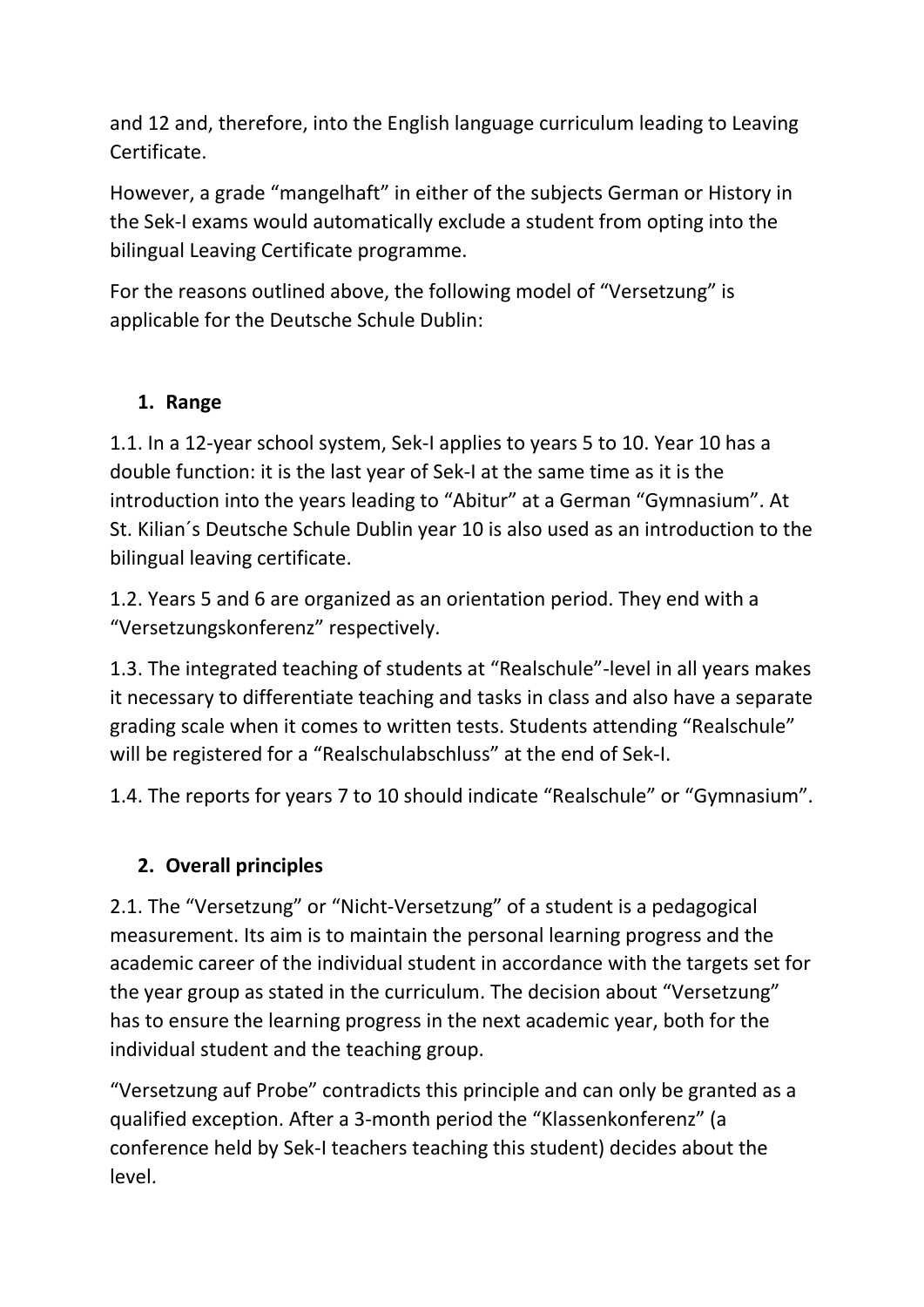"Nicht-Versetzung" means going back into the Irish system. All students remain at the school.

2.2. The decision about "Versetzung" will be taken while considering the academic progress of the second half of the academic year. However, the progress of the whole year group will be taken into account. The decision about "Versetzung" will include all marks of Sek-I core subjects (German, Maths, English, Biology, History, Chemistry) as well as the overall development of the personality of a student. To make an adjudication on the academic ability of a student, only subjects that are part of the Sek-I programme will be taken into consideration. Core subjects in the Sek-I programme are of primary relevance for "Versetzung" and will be noted as such on the report.

## **3. Basic Procedures**

3.1. The conference of subject teachers of a Sek-I year group decides for each student if he/she will be "versetzt" (to continue in the year group of the following year) at a specially convened meeting at the end of the academic year. The principal or his/her designated representative is to be head of this conference.

3.2. Subject teachers have to give their final grade in good time before the conference. The grade is the result of an overall assessment that reflects both subject related and pedagogical aspects. The mark should not be given according to a strict mathematical scheme. Therefore, it is not possible/acceptable to base this grade solely on the written results as produced in the "Klassenarbeiten". It also has to reflect achievements from classwork, the quality of spoken response in classroom dialogue, and other suitable means of measuring academic progress.

3.3. The decision has to be taken by all teachers having taught the student in the Sek-I programme. They have to give their vote. A single majority will do. Should there be a draw, it is the principal who will have the deciding vote.

3.4. Minutes must be written up and record the results of the conference on reports and "Versetzung". If a "Versetzung" can only take place because a good grade in one subject compensates for a non-satisfactory grade in another subject, this must also be recorded in the minutes. The decision about "Nicht-Versetzung", which means that a student has to leave the Sek-I programme and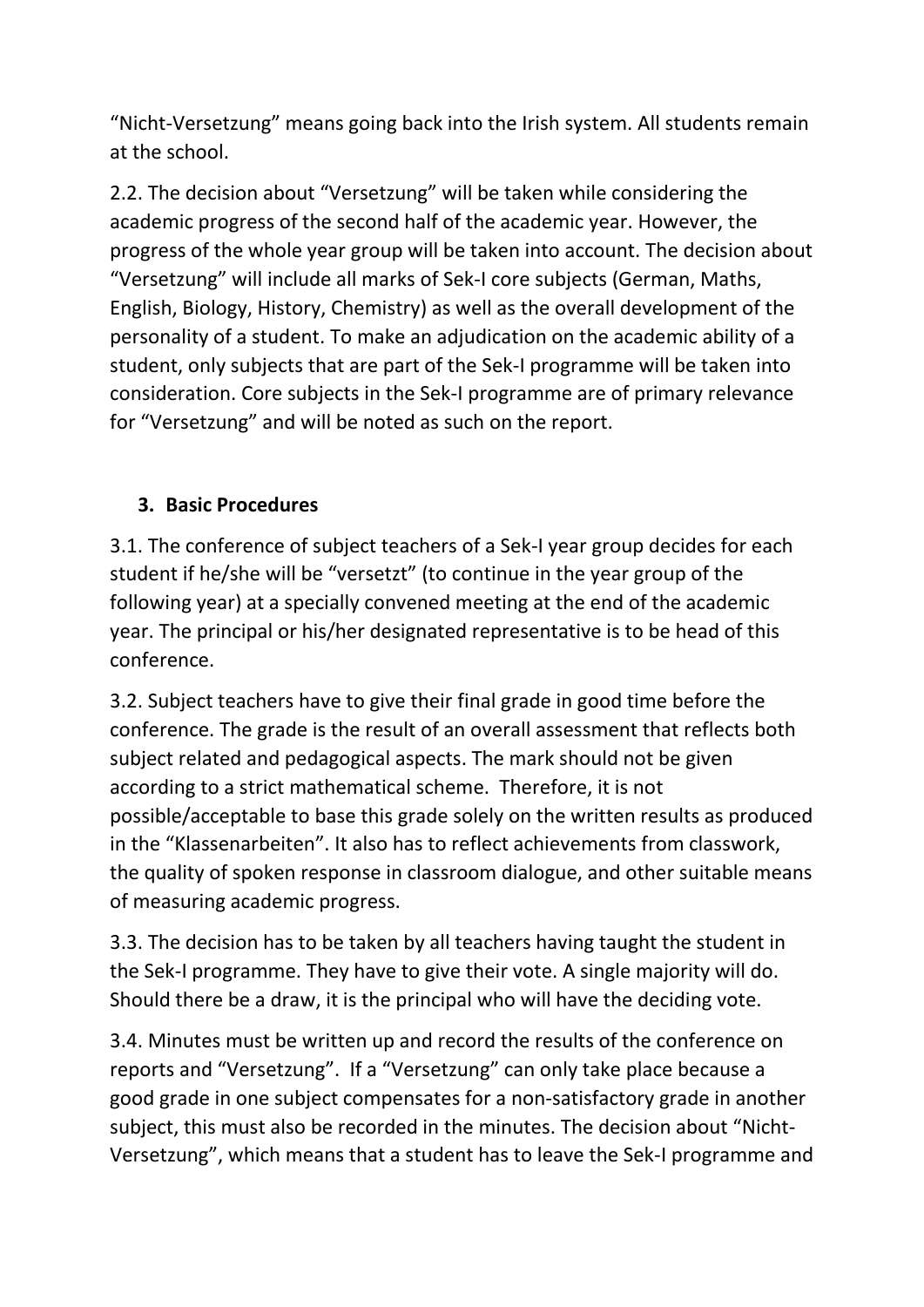go back fully into the Irish system, has to be minuted stating the reasoning for this decision.

3.5. Jumps in a grade of more than one range must be explained by the subject teacher and this too must be recorded in the minutes of the meeting.

3.6. Where there is a danger of "Versetzung", parents of the pupil must be informed 10 weeks prior to the end of the academic year at the latest. This information has to be given in writing. It is called "blue letter" and it must state the subjects in which at this point in time the pupil's performance is not satisfactory. Should this communication not be received by the parent for whatever reason, one may not assume a right of "Versetzung".

#### **4. Decisions on academic career**

4.1. In years 5 and 6, close contact with parents is necessary to ensure that parents are informed or counselled in due course about development, academic progress and academic career. In October (of 5<sup>th</sup> and 6<sup>th</sup> class) parents receive information/a communication about the academic progress of their child. Where problems become evident, parents will be informed in writing and a parent-teacher-meeting will be offered to advise parents on how best to proceed and what options are open to their child.

4.2. At the end of years 5 and 6 the conference of subject teachers of a Sek-I year group give an individual recommendation on the future curricular stream (Sek-I or Irish curriculum).

The following criteria function as underlying principles:

- The academic achievement and also the academic progress, especially in core subjects with a higher number of lessons
- The ability of verbal expression and the ability to think abstractively
- Perseverance and willingness to put effort into classwork and homework
- The level of interest and engagement shown in classroom settings and (if applicable) during extra-curricular activities

4.3. Where the recommendation of the school and the expectations of parents differ, it is first and foremost up to the parents to take a decision. The final classification will be undertaken after half a year. The decision is then taken by the school in line with the probationary process and compliant with the criteria outlined above.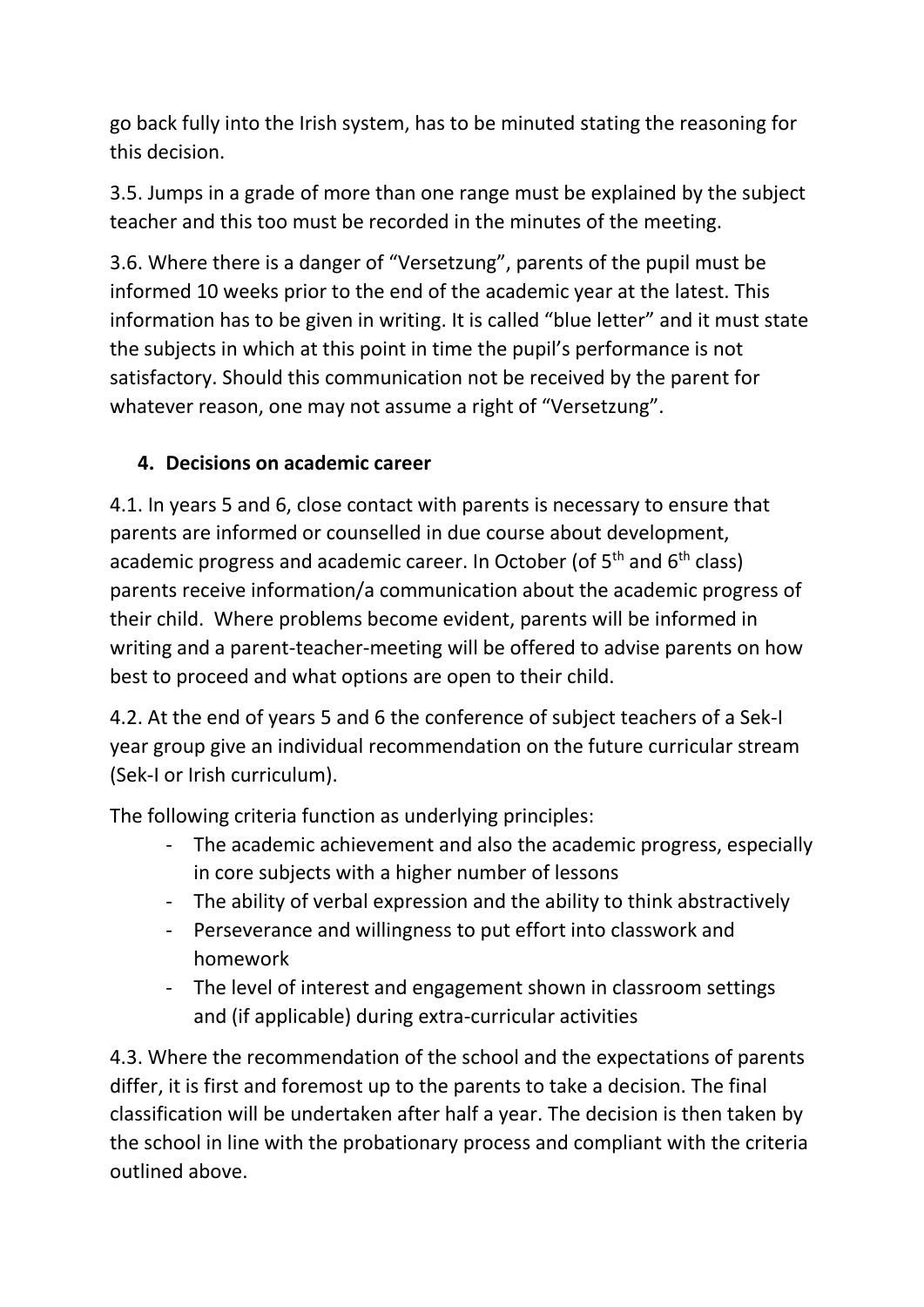4.4. In accordance with the principle of flexibility in ensuring as many options as possible exist to facilitate change from one academic programme to the other, recommendations to change the academic career can be given by school until the end of year  $7<sup>2</sup>$  $7<sup>2</sup>$  $7<sup>2</sup>$  Such a recommendation is generally proposed at the end of an academic year.

# **5. Principles governing the decision on "Versetzung"**

- 5.1. Grade 4 or better in all subjects will lead to "Versetzung".
- 5.2. A student will also gain "Versetzung", if his or her academic achievement is
	- a) grade 5 in not more than one of the following subjects: German, Maths, English, and if grade 5 can be compensated by grade 3 in one of the other subjects in this range of subjects or
	- b) not grade 4 in not more than one of the other subjects or
	- c) grade 5 in one of the subjects German, Maths, English, and one of the other subjects, the overall report however shows at least three grades 3, one of them in German, Maths, or English
	- d) grade 5 in two of the other subjects, but the grade 5 can be compensated by at least three grades 3.

5.3. Grade 6 in one of the other subjects needs to be compensated by at least three grades 3, one of them in the subjects German, Maths, or English.

5.4. Grade 6 in one of the subjects German, Maths, or English will make it impossible to gain "Versetzung". A compensation is not possible.

5.5. It is also impossible to gain "Versetzung", if the academic achievement is graded 5 in more than two subjects or is graded 5 in one subject and 6 in another subject or is graded 6 in two or more subjects.

5.6. When transferring a student into another curricular stream, the regulations of the respective system will apply.

5.7. In instances where extenuating circumstances determine that a student presently doesn´t meet the requirements to gain "Versetzung", "Versetzung" can be granted to the student nonetheless. However, it should be ensured that due to the overall ability for academic performance and the overall progress of the student, successful participation in the following year group can be guaranteed. The decision needs to be unanimous. A detailed explanation needs

<span id="page-4-0"></span> $2$  Prior: year 8: changed due to new regulations on the Junior Cycle.